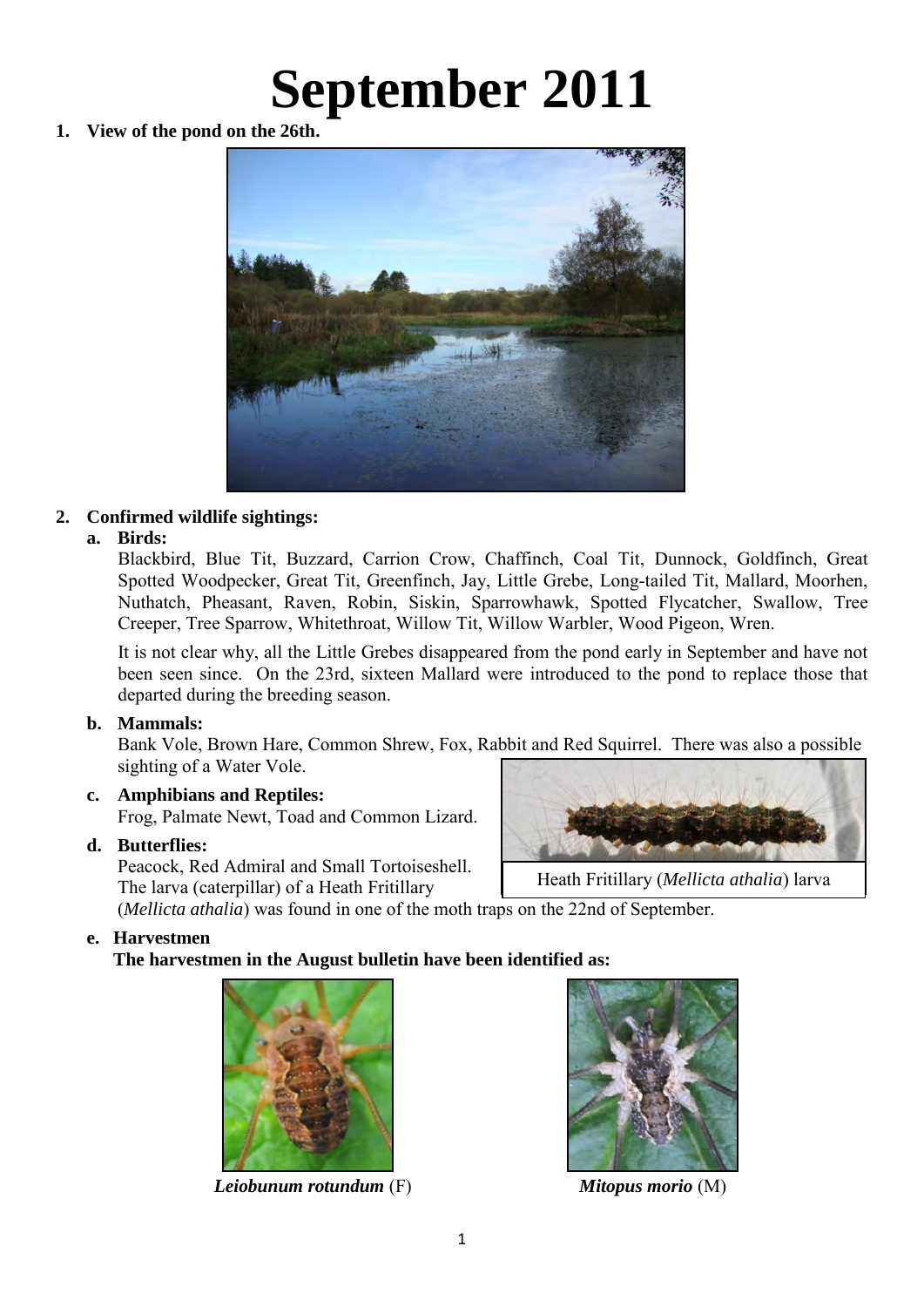### **3. Events at Eskrigg:**

**On the 2nd**, the Trust held its annual "Eskrigg Nightlife" event at Eskrigg Centre. Thanks to Ross Gemmell and Freda Seddon for a very entertaining and informative evening.

**On the 11th**, Duncan Ford ran a very successful Fungal Foray and found 36 different species. A number of other species were noted at various times during the month.

![](_page_1_Picture_3.jpeg)

![](_page_1_Picture_5.jpeg)

*Hydnum repandum Cantharellus tubaeformis*

| <b>Scientific Name</b>   | <b>Common Name</b>       | <b>Scientific Name</b>  | <b>Common Name</b>         |
|--------------------------|--------------------------|-------------------------|----------------------------|
| Amenita fulva            | <b>Tawny Grisette</b>    | Lactarius rufus         | Rufous Milk Cap            |
| Amenita vaginata         | Grisette                 | Lactarius turpis        | Ugly Milk Cap              |
| Amenita muscaria         | Fly Agaric               | Leccinum scabrum        | <b>Brown Birch Boletus</b> |
| Amenita rubescens        | The Blusher              | Leotia lubrica          | <b>Jelly Babies</b>        |
| Armillaria cepistipes    | Fine-scaley Honey Fungus | Lenzites betulinus      | <b>Birch Mazegill</b>      |
| <b>Boletus</b> badius    | <b>Bay Boletus</b>       | Lycoperdon perlatum     | <b>Common Puffball</b>     |
| Boletus edulis           | Penny Bun                | Paxillus involutus      | Brown Roll Rim             |
| Calocera viscosa         | Yellow Staghorn          | Piptoporus betulinus    | <b>Birch Polypore</b>      |
| Cantharellus cibarius    | Chanterelle              | <b>Pluteus cervinus</b> | <b>Fawn Pluteus</b>        |
| Cantharellus tubaeformis | Chanterelle              | Russula claroflava      | Yellow Swamp Russula       |
| Cortinarius bolaris      | Red-dappled Web Cap      | Russula emetica         | <b>The Sickener</b>        |
| Cortinarius violaceus    | Violet Web Cap           | Russula ochroleuca      | Yellow-ochre Russula       |
| Hydnum repandum          | Hedgehog Fungus          | Russula erythropus      |                            |
| Hypholoma fasciculare    | Sulphur Tuft             | Scleroderma citrinum    | <b>Common Earthball</b>    |
| Inocybe griseolilacina   | Grey and Lilac Fibre Cap | Suillus variegatus      | <b>Variegated Boletus</b>  |
| Laccaria amethystina     | Amethyst Deceiver        | Trametes versicolor     | Many-zoned Bracket         |
| Lactarius blennius       | Slimey Milk Cap          | Tricholoma columbetta   | Dove-colour Tricholoma     |
| Lactarius mitissimus     | Mild Milk Cap            | Tricholoma fulvum       | Birch Knight- Cap          |

**On the 17th**, Lockerbie and Lochmaben District Guides, Brownies and Rainbows spent an actionpacked afternoon at the Reserve.

The activities included:

Pond Dipping, Minibeasts, Wildlife Orienteering, The "Un"-nature Hunt, Den Building, Wildlife Orienteering and Scavenger Hunt.

![](_page_1_Picture_11.jpeg)

Despite the very wet weather, the youngsters enjoyed themselves.

**On the 19th**, Keith Kirk ran part 2 of his course on "Wildlife Photography for the Digital SLR User", this time concentrating on macro-photography. The course was very helpful and enjoyable for those who attended.

 **On the 20th,** Ian Dunn once again helped with maintenance work – pruning bushes on the pond fringe.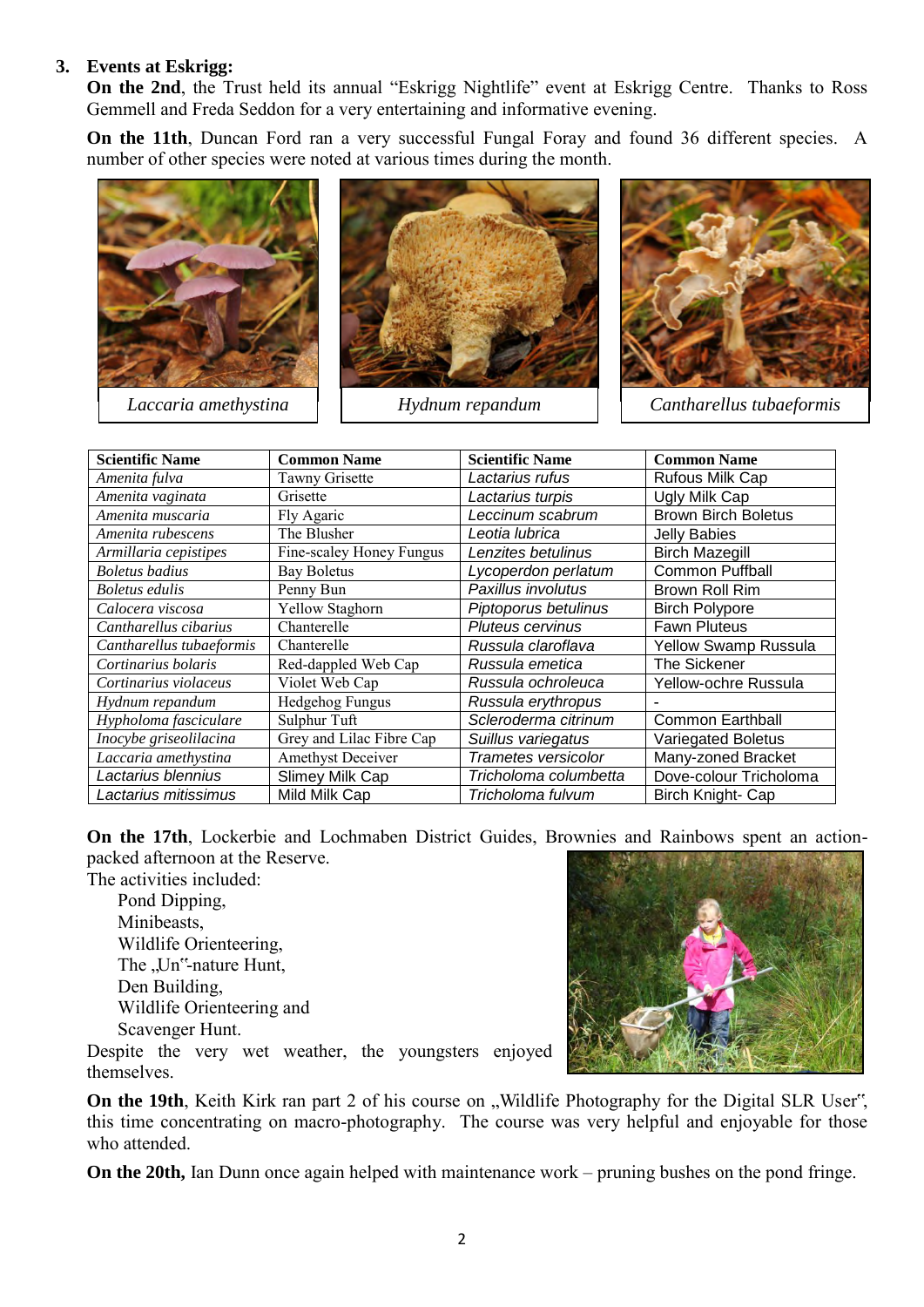**On the 22nd**, Keith Naylor and Anna White once again kindly helped to identify the moths trapped over the previous night. This time the weather had been cold and wet. Nevertheless a few more new" species were found:<br>1 Silver Y

- 1. Silver Y *Autographa gamma*
- 2. Pink-barred Sallow *Xanthia togata*
- 3. Pine Carpet *Thera firmata*
- 4. Red-line Quaker *Agrochola lota*

![](_page_2_Picture_5.jpeg)

**On the morning of the 23rd**, 16 mallard were released onto the pond to replace those that had flown away earlier in the year. These were supplied by Mike Green, Thornethwaite.

**On the evening of the 23rd**, Lockerbie Cubs, accompanied by their leaders, visited in order to undertake the Eskrigg Junior Wildlife Challenge. All completed the task successfully and were awarded their certificates.

**On the 26th**, the Advanced Higher Biology class from Dumfries Academy, with teacher Callum Grierson, carried out a detailed study of the pond life at Eskrigg and found some hitherto unrecorded species.

#### **4. The Enemy Within**

Did you ever see the science fiction film "Alien"? You know the famous scene where the monster bursts out of John Hurt"s chest at the dinner table? Ever wonder if that could really happen? In the world of the Braconids it's a regular way of life.

Braconids are a type of parasitoid wasp. They come in many different shapes, sizes and colours, but the thing they all have in common is that they spend their childhood inside another species!

Female Braconids inject their own eggs into the bodies of other insects.

It is believed that the eggs are coated in a virus which disables the host"s immune system, allowing the eggs to hatch, and the larvae to grow, without the host knowing. The larvae feed on the insides of the living creature, cleverly avoiding the vital organs, thereby keeping their host alive. When the Braconid larvae are fully grown they eat their way out of their host by chewing a small hole in the skin. The wasp larvae wriggle out and pupate beside their host.

![](_page_2_Picture_14.jpeg)

Braconid Wasp (*Aleiodes indiscretus*) laying egg in Gypsy Moth caterpillar.

You might think that after all this the unlucky host would just collapse and die. Incredibly, the nightmare for the caterpillar is still not over. As if in some zombie-like state, it spins a web of silk over the Braconid cocoons to protect them. The developing cocoons are prone to attack by an even smaller species of parasitic wasp (hyperparasitoids) called *Lysibia nanus*. To prevent this happening, the barely alive host caterpillar keeps watch over the developing parasitoids, flicking away intruders until the adult Braconid wasps emerge.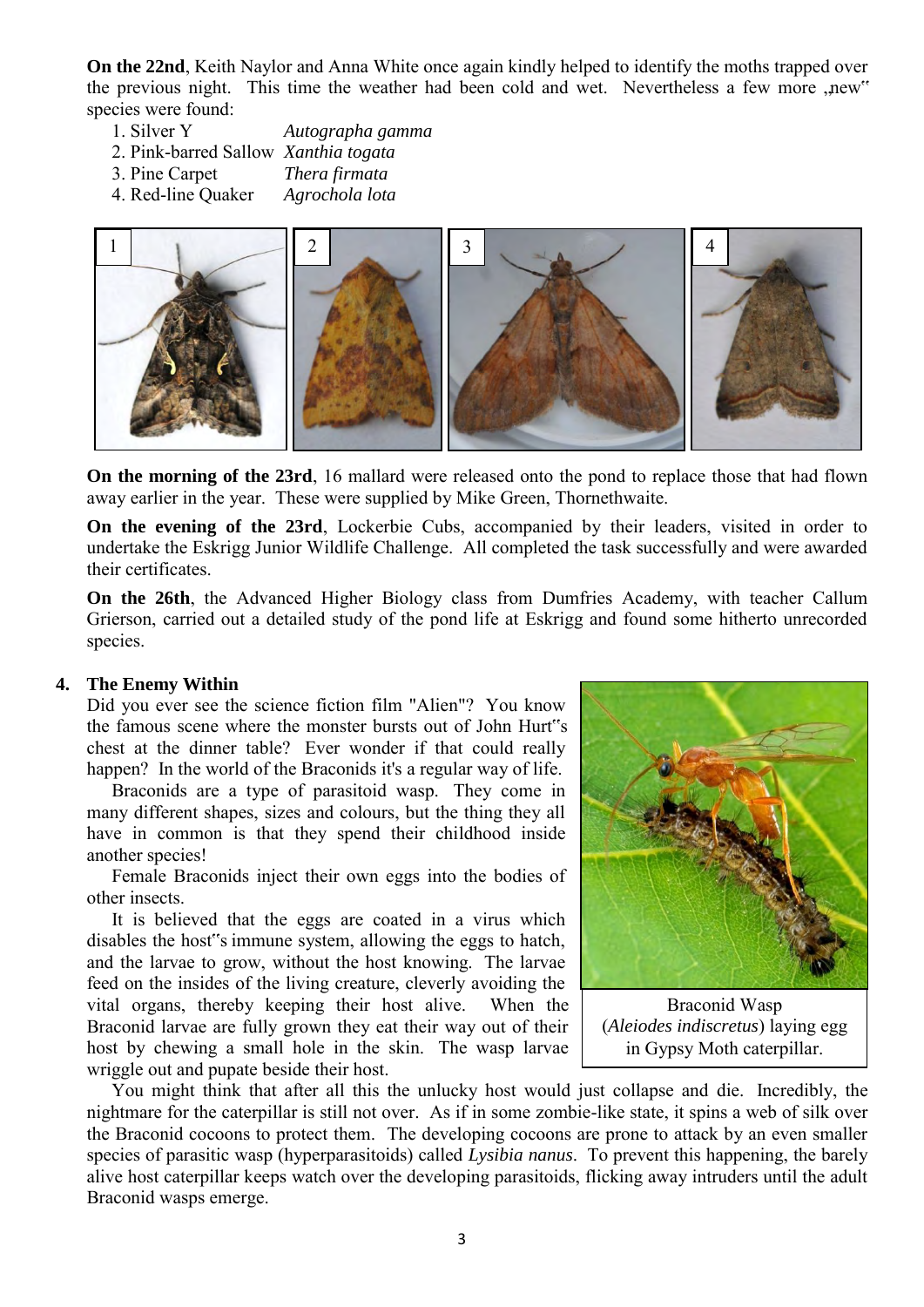# **5. LWT Excursion**

On the 24th, some members of the Trust went on an excursion to Knowetop Lochs, a SWT Nature Reserve. A wide range of wildlife was spotted including woodland birds, fungi, slime moulds, lizards, caterpillars, grasshoppers and dragonflies. Large numbers of Black Darters were flying and mating throughout the area. The group was surprised to find no waterfowl on the lochs.

![](_page_3_Picture_2.jpeg)

A picnic lunch followed at the Ken Bridge Hotel where fisherman were busy catching American Crayfish in large numbers. The party then went on to the feeding station near Lauriston to watch and photograph the Red Kites. The trip finished with a brief visit to the nature trail (with its large willow sculpture of a hedgehog) and the shop at Kilnford Farm. The weather was good and the group had a very pleasant day.